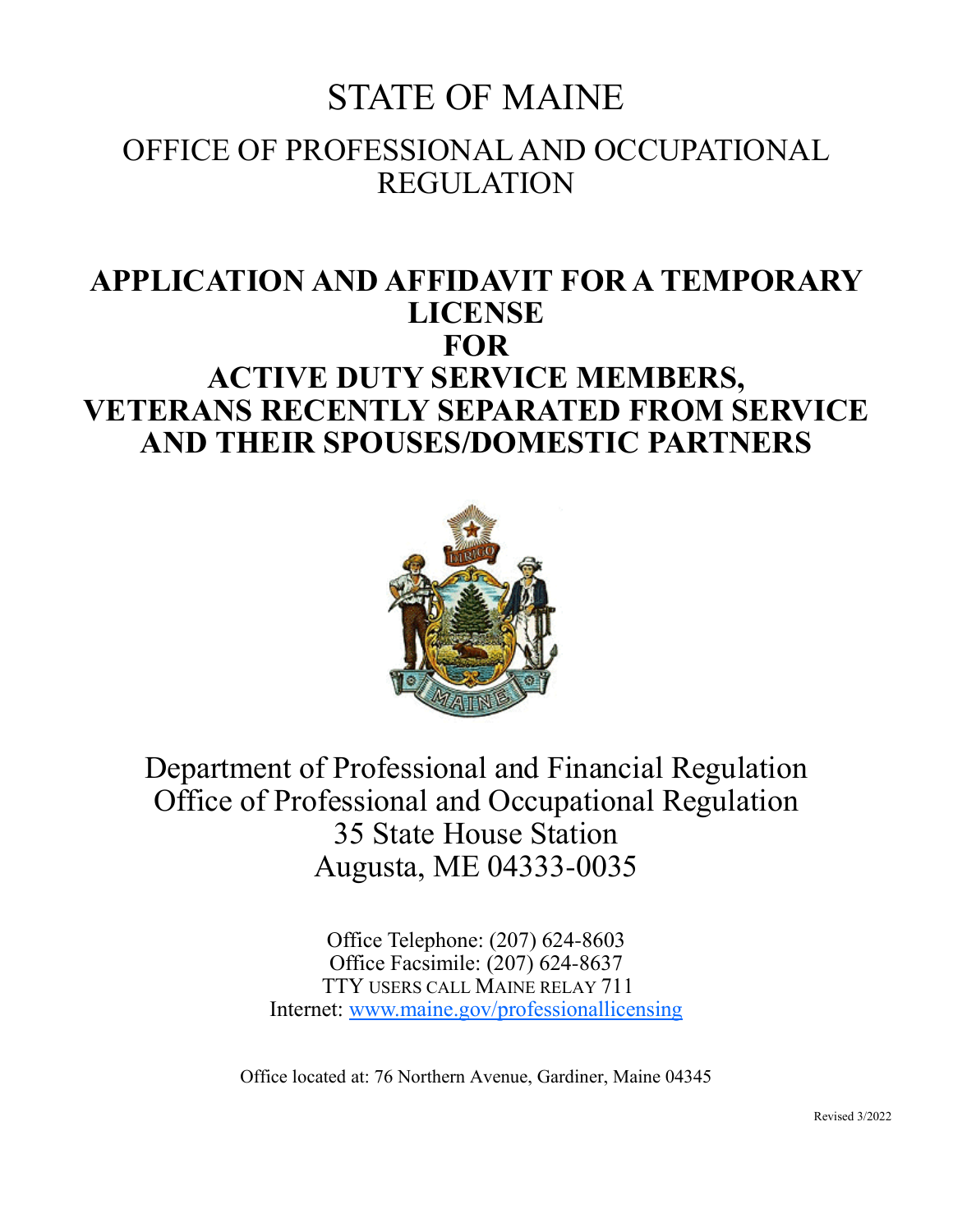

Janet T. Mills Governor

#### STATE OF MAINE DEPARTMENT OF PROFESSIONAL AND FINANCIAL REGULATION OFFICE OF PROFESSIONAL AND OCCUPATIONAL REGULATION

Anne L. Head Commissioner

The State of Maine welcomes active duty service members, and their spouses/domestic partners, and recent veterans, and their spouses/domestic partners, to apply for a Maine professional or occupational license. We thank you and your families for your service to our country.

Pursuant to **Public Law 2021, ch. 106** ("PL2021, c.106") the Maine Office of Professional and Occupational Regulation ("OPOR") will issue a temporary Maine license to active duty service members, recently separated military, and their spouses/domestic partners, if that person has a comparable and unrestricted license in another jurisdiction and completes the required application and affidavit. Once the completed application and notarized affidavit is mailed to the address below, and staff determines that the applicant meets the requirements of PL2021,  $c.106$  for a license issued by OPOR<sup>1</sup>, the applicant will be issued a temporary license effective immediately<sup>2</sup>. The temporary license is effective for 180 days, during which time the temporary license holder must apply for full licensure. OPOR staff will also send you information about how to apply for full license application when they issue the temporary license.

If you can affirm the two statements below, you may apply for a temporary license by completing both the Application and Affidavit.

### **I affirm I am:**



An active duty service member, or a spouse or domestic partner of an active duty service member.

#### **OR**

 A recently separated veteran, or a spouse or domestic partner of a recently separated veteran. A "recently separated veteran" means a veteran of the Armed Forces of the United States during the 3-year period beginning on the date of the veteran's honorable discharge or release from active duty.

**AND**

 I have a comparable and unrestricted license in another state or territory of the United States. This license must be in good standing and may not be temporary, conditional, probationary, or otherwise restricted. In addition, all other comparable licenses that I held or formerly held in any other jurisdiction are, or have been, in good standing, not restricted and not the subject of any outstanding complaint or open investigation.

If you affirmed both statements, please complete and mail the following Application, Affidavit, and photocopy of your current comparable license to:

#### *Office of Professional and Occupational Regulation 35 State House Station Augusta, ME 04333*

If you have questions, please contact Shawn.C.Brooks@maine.gov or 207-624-8511.

<sup>1</sup> A list of occupations and professions regulated by OPOR is available at <u>10 M.R.S. § 8001 (38)</u>.

<sup>&</sup>lt;sup>2</sup> Certain license types have requirements for active practice such as, for example, employment, bonding, or supervision. You will be contacted prior to the issuance of the temporary license if there are additional requirements.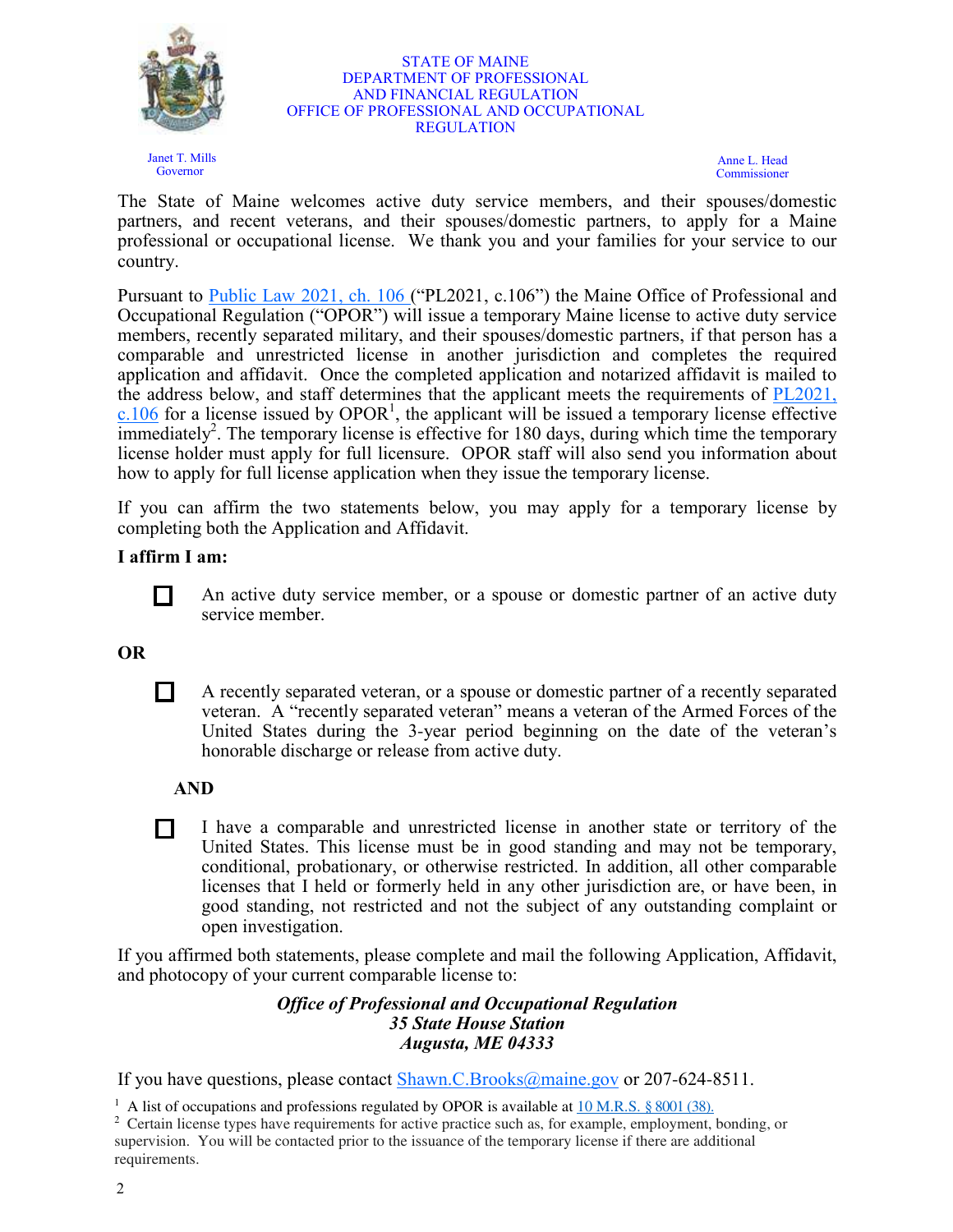*DEPARTMENT OF PROFESSIONAL & FINANCIAL REGULATION - OFFICE OF PROFESSIONAL & OCCUPATIONAL REGULATION* **Mailing Address:** 35 State House Station, Augusta, Maine 04333 **Courier/Delivery address**: 76 Northern Avenue, Gardiner, Maine 04345 Phone: (207)624-8511 (TTY users call Maine relay 711) Fax: (207) 624-8637 web: www.maine.gov/professionallicensing

#### **Frequently Asked Questions:**

- **Where do I send my application?** Our mailing address is 35 State House Station, Augusta, Maine 04333-0035
- **Where are you located?** 76 Northern Avenue, Gardiner, Maine.
- **What hours are you open?** Due to the Covid-19 pandemic, and until further notice, the Gardiner Annex that houses the Office of Professional and Occupational Regulation and other agencies is closed to the public. OPOR staff members work remotely from 8 am to 5 pm to review and process license applications. We advise you to mail paper applications to 35 State House Station, Augusta, ME 04333
- **Can I come to Gardiner to drop off my application?** No, the Gardiner Annex is closed to the public until further notice due to the Covid-19 pandemic. Please mail your paper application to our mailing address-35 State House Station, Augusta, ME 04333
- **Can I come to Gardiner to pick up my license?** No. Your license will be emailed to you.

#### **DISCLOSURES**

PUBLIC RECORD: This application and any supporting documentation are public records pursuant to the Maine Freedom of Access Act ("FOAA"), 1 M.R.S. § 402(3), and, with the exception of portions identified as confidential by statute (*e.g.*, social security numbers, credit card information), must be made available to any person upon request. Names, license numbers and mailing addresses listed on or submitted as part of this application will be available to the public and may be posted on our website.

SOCIAL SECURITY NUMBER: The following statement is made pursuant to the Privacy Act of 1974, § 7(b): Disclosure of your social security number is mandatory. Solicitation of your social security number is solely for tax administration purposes pursuant to 36 M.R.S. § 175 as authorized by the Tax Reform Act of 1976 (42 U.S.C. § 405(c)  $(2)(C)(i)$  and for child support enforcement purposes pursuant to 42 U.S.C. § 666(a)(13)(A) and 19-A M.R.S. §§ 2104, 2201. Your social security number will be disclosed to the State Tax Assessor or an authorized agent for use in determining filing obligations and tax liability pursuant to Title 36 of the Maine Revised Statutes and/or to the Department of Health and Human Services Division of Support Enforcement and Recovery for use in child support enforcement procedures.

**For health care practitioners, health care entities, or health care suppliers only**: Disclosure of your social security number will occur in accordance with National Practitioner Data Bank reporting requirements pursuant to 45 C.F.R. §§ 60.3, 60.9.

No further use will be made of your social security number without your consent. It will be treated as confidential tax information pursuant to 36 M.R.S. § 191 and confidential support enforcement information pursuant to 19-A M.R.S. § 2152.

#### **Before you seal the envelope, did you:**

- Complete every item on the application
- Sign and date your application
- Make a copy of your application to keep for your records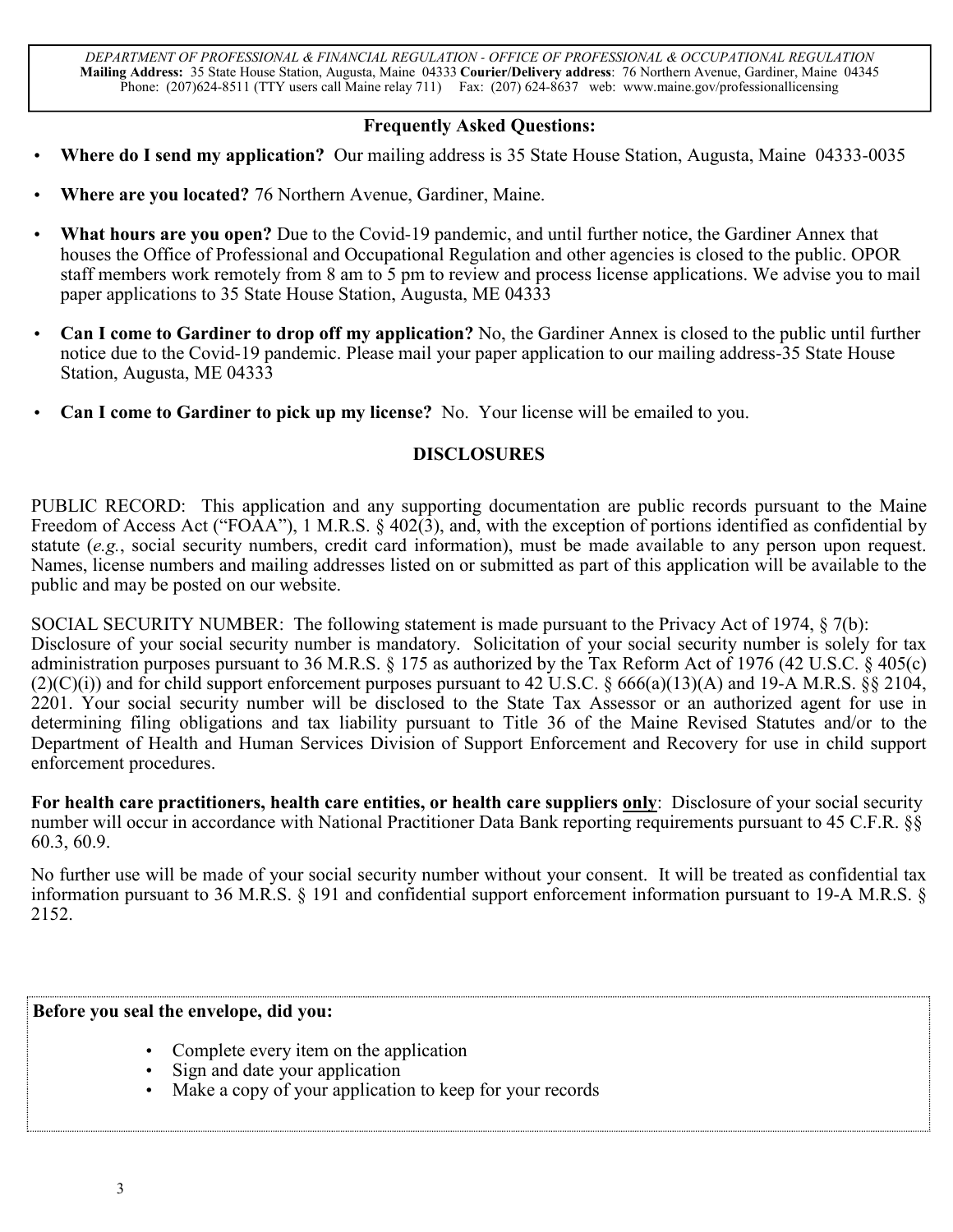

**State of Maine Department of Professional & Financial Regulation Office of Professional & Occupational Regulation**

# **APPLICATION AND AFFIDAVIT FOR TEMPORARY LICENSE FOR VETERANS, ACTIVE DUTY SERVICE MEMBERS AND THEIR SPOUSES/DOMESTIC PARTNERS PURSUANT TO PUBLIC LAW 2021, CH. 106**

| APPLICANT INFORMATION (please print)                                                                                       |                         |                               |
|----------------------------------------------------------------------------------------------------------------------------|-------------------------|-------------------------------|
| <b>FULL LEGAL NAME:</b>                                                                                                    |                         |                               |
| FIRST MIDDLE INITIAL<br>LAST                                                                                               |                         |                               |
| ANY OTHER NAMES EVER USED:                                                                                                 |                         |                               |
|                                                                                                                            |                         |                               |
| <b>DATE OF BIRTH</b>                                                                                                       |                         | <b>SOCIAL SECURITY NUMBER</b> |
| $mmI$ dd $I$ yyyy                                                                                                          |                         |                               |
| <b>MAILING ADDRESS</b>                                                                                                     |                         |                               |
| <b>CITY</b><br><b>STATE</b>                                                                                                | ZIP                     | <b>COUNTY</b>                 |
|                                                                                                                            |                         |                               |
| PHONE #<br>FAX#                                                                                                            | E-MAIL                  |                               |
| $\big)$<br>€<br>€<br>$\big)$                                                                                               |                         |                               |
|                                                                                                                            |                         |                               |
| <b>LICENSE TYPE:</b>                                                                                                       | <b>Office Use Only:</b> | Office Use Only:              |
| TEMPORARY LICENSE (MILITARY)                                                                                               | $2619 - $21.00$         | Check #                       |
| Required fees: \$21.00 criminal history records check fee                                                                  |                         |                               |
|                                                                                                                            |                         |                               |
|                                                                                                                            |                         | $\cosh\#$                     |
|                                                                                                                            |                         | Lic. $#$                      |
|                                                                                                                            |                         |                               |
|                                                                                                                            |                         |                               |
| <b>PAYMENT OPTIONS:</b>                                                                                                    |                         |                               |
| Make checks payable to "Maine State Treasurer" - If you wish to pay by credit card, fill out the following:                |                         |                               |
| NAME OF CARDHOLDER (please print) FIRST                                                                                    | <b>MIDDLE INITIAL</b>   | <b>LAST</b>                   |
| MAILING ADDRESS OF CARDHOLDER (please print)                                                                               |                         |                               |
| I authorize the Department of Professional and Financial Regulation, Office of Professional and Occupational Regulation to |                         |                               |
| charge my $\Box$ VISA $\Box$ MASTERCARD $\Box$ DISCOVER $\Box$ AMERICAN EXPRESS The following amount: \$                   |                         |                               |

**□ I understand that fees are non-refundable**

| Card<br>number: | Date<br>∙xnır<br>ration<br>. |
|-----------------|------------------------------|
|                 | $\cdot$ a true               |
| RК.             | ∼                            |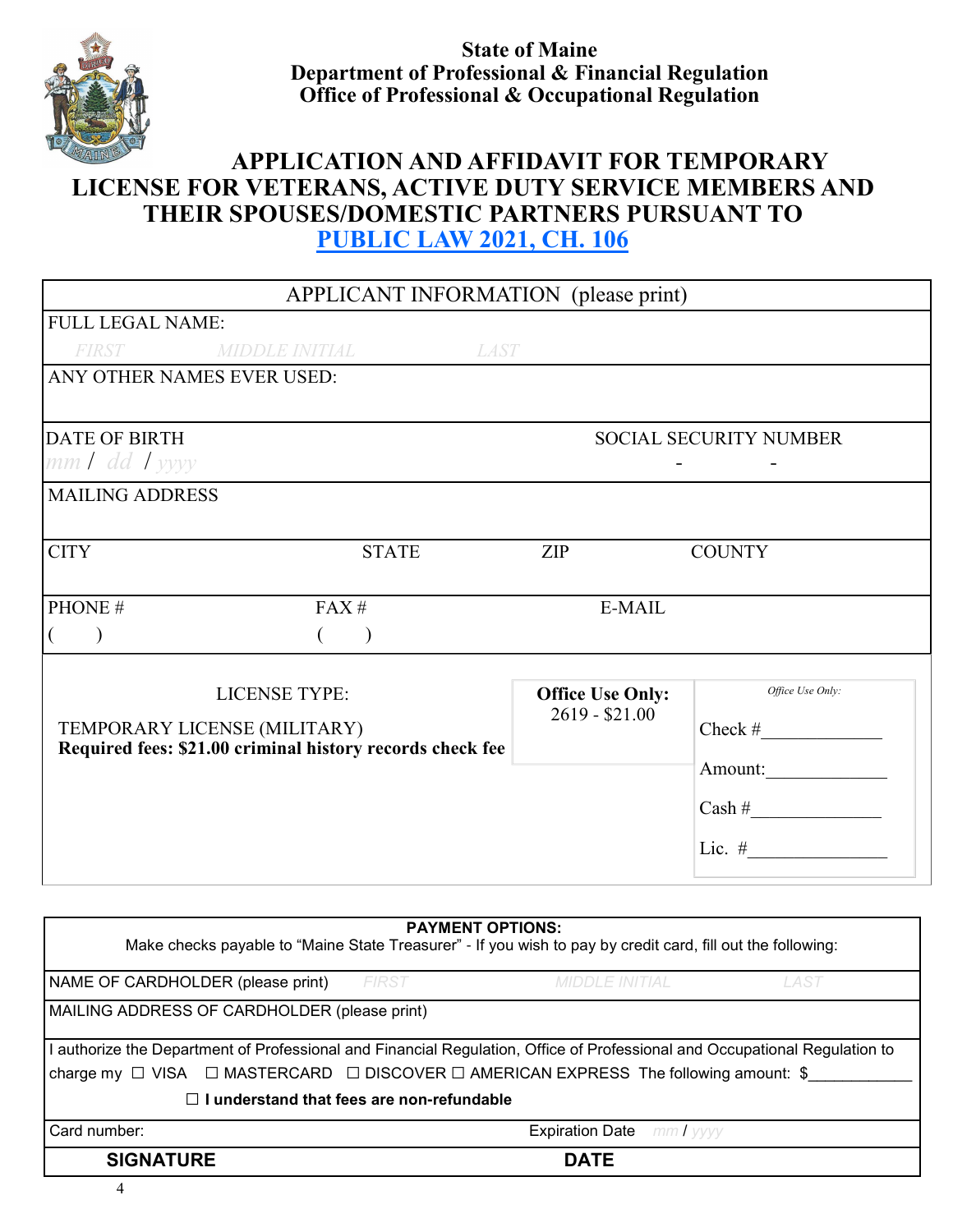| Branch of service of active duty service member or recently separated veteran |  |  |
|-------------------------------------------------------------------------------|--|--|
| Army Navy Air Force Coast Guard Marines National Guard Space Force            |  |  |

#### **Please check the boxes below that apply to you:**

I am active military

I am recently separated from military service. Date of separation *mm* / *dd* / *yy*

#### **My spouse/domestic partner is:**

#### Active military

Recently separated from military service. Date of separation *mm* / *dd* / *yy*

**For which Maine license are you applying ?** You must have a comparable license from another U.S. state or territory. Your current license may not be temporary, conditional, probationary, or otherwise restricted and must be reasonably equivalent to the license sought. *You must include a photocopy of your current license.*

- □ Accountant
- $\Box$  Acupuncturist
- Aesthetician/Barber Stylist/Cosmetologist/Hair Designer/Nail Technician
- $\Box$  Instructor of Aesthetician/Barber Stylist/ Cosmetologist/Hair Designer/Nail Technician
- $\Box$  Alcohol & Drug Counselor
- □ American Sign Language Interpreter/American Sign □ Naturopathic Doctor Language Deaf Interpreter
- □ Architect
- □ Athletic Trainer
- Auctioneer
- Audiologist
- $\Box$  Boiler Inspector/Operator
- $\Box$  Certified Professional Midwife/Professional Midwife
- □ Chiropractor
- $\Box$  Counselor(Clinical/Marriage & Family Therapist/ Pastoral)
- $\Box$  Dietitian/Dietetic Technician
- $\Box$  Electrician
- Elevator Inspector/Mechanic
- $\Box$  Forester
- $\Box$  Funeral Practitioner
- $\Box$  Geologist
- $\Box$  Hearing Aid Dealer & Fitter
- $\Box$  Interior Designer
- □ Land Surveyor
- □ Landscape Architect
- $\Box$  Manufactured Housing Professional
- $\Box$  Massage Therapist
- $\Box$  Naturopathic Acupuncturist
- 
- $\Box$  Nursing Home Administrator
- $\Box$  Occupational Therapist/Occupational Therapy Asst.
- $\Box$  Oil & Solid Fuel Technician
- Pharmacist/Pharmacy Intern/Pharmacy Tech
- Physical Therapist/Physical Therapy Asst
- $\Box$  Plumber
- □ Podiatrist
- $\Box$  Propane & Natural Gas Tech
- $\Box$  Psychologist
- □ Radiologic Technologist
- $\Box$  Real Estate Appraiser/Broker
- $\Box$  Respiratory Care Therapist/Respiratory Care Tech
- $\Box$  Social Worker
- $\Box$  Soil Scientist
- $\square$  Speech-Language Pathologist
- $\Box$  Tramway Inspector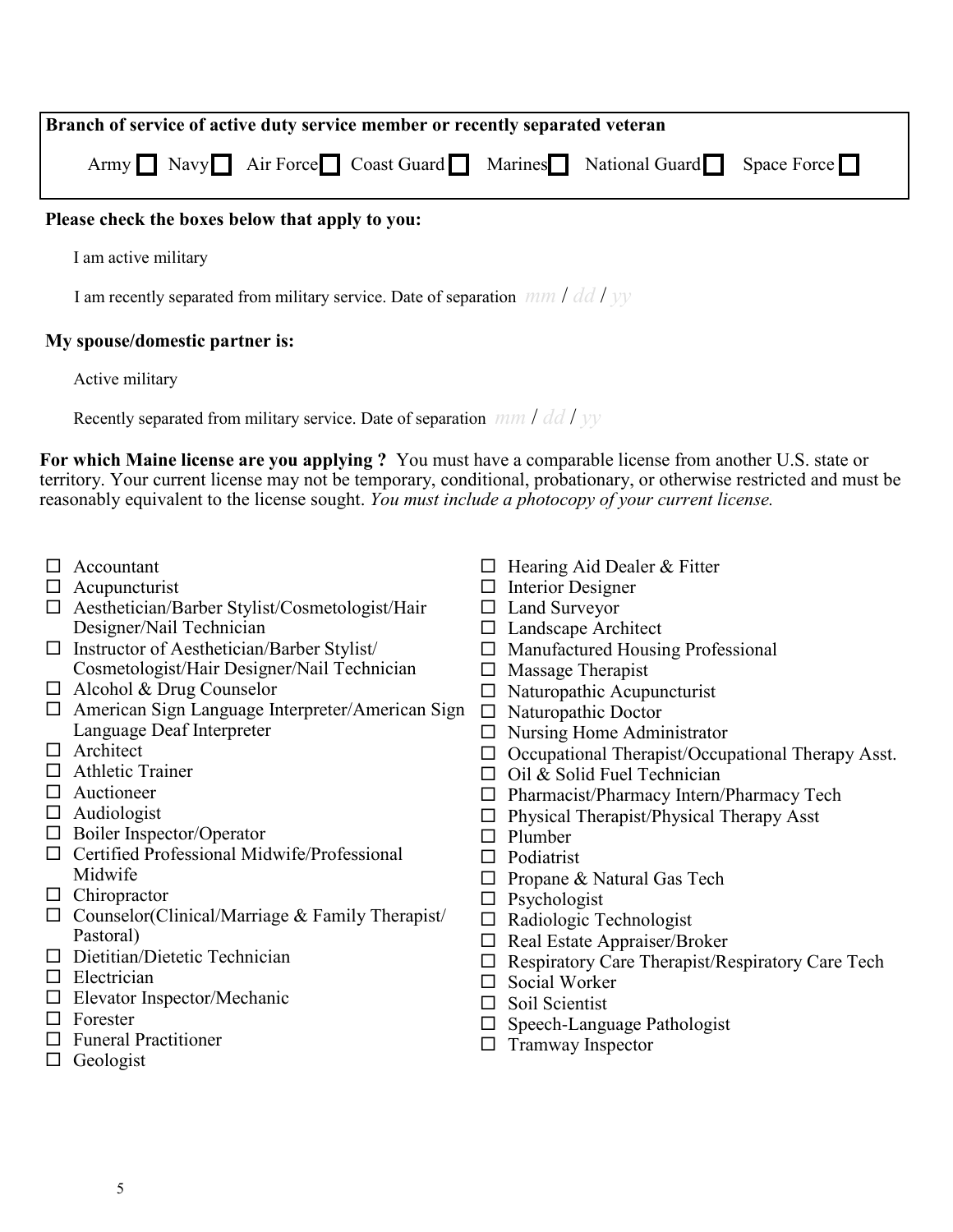| <b>Credentialing History</b> |                                                                                                                                                                                                                 |           |                   |             |                    |                                                                                                                                                             |  |
|------------------------------|-----------------------------------------------------------------------------------------------------------------------------------------------------------------------------------------------------------------|-----------|-------------------|-------------|--------------------|-------------------------------------------------------------------------------------------------------------------------------------------------------------|--|
|                              | List all active & formerly held professional/occupational licenses                                                                                                                                              |           |                   |             |                    |                                                                                                                                                             |  |
|                              | Profession                                                                                                                                                                                                      | License # | State/<br>Country | Date Issued | Expiration<br>Date | Has this license been the subject of<br>discipline or been denied?<br>Yes or No<br>(If yes, please explain and attach copies)<br>of disciplinary documents) |  |
|                              |                                                                                                                                                                                                                 |           |                   |             |                    |                                                                                                                                                             |  |
|                              |                                                                                                                                                                                                                 |           |                   |             |                    |                                                                                                                                                             |  |
|                              |                                                                                                                                                                                                                 |           |                   |             |                    |                                                                                                                                                             |  |
|                              | Pursuant to 5 MRS §5301-5303, the State of Maine is granted the authority to take into consideration an<br>applicant's criminal history record The Office of Professional and Occupational Requision requires a |           |                   |             |                    |                                                                                                                                                             |  |

applicant's criminal history record. The Office of Professional and Occupational Regulation requires a criminal history records check as part of the application process for all applicants.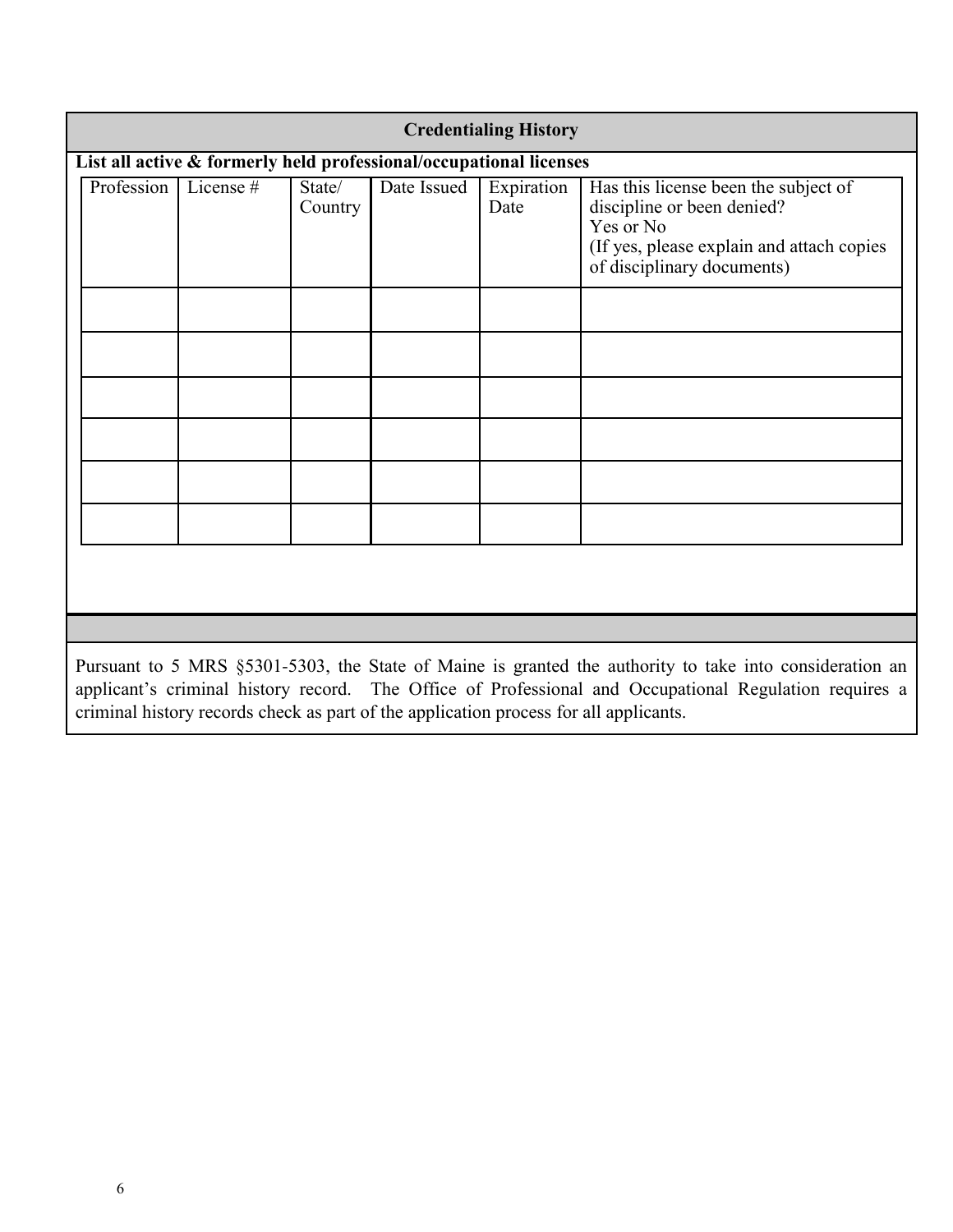| <b>Affidavit</b>                                                                                                                                                                                                                                                                                                                                                                                                                                                                                                                                              |                     |  |  |  |
|---------------------------------------------------------------------------------------------------------------------------------------------------------------------------------------------------------------------------------------------------------------------------------------------------------------------------------------------------------------------------------------------------------------------------------------------------------------------------------------------------------------------------------------------------------------|---------------------|--|--|--|
| By my signature, I hereby attest that I am the person described and identified in this application, that all state-<br>ments made on the application are true and correct and complete, that I have read and understand the require-<br>ments for licensure, that I meet those requirements, and that I am in good standing in all jurisdictions in which<br>I hold or have held a professional or occupational license.                                                                                                                                      |                     |  |  |  |
| By submitting this application and affidavit, I understand that the Office of Professional and Occupational<br>Regulation will rely upon this information for issuance of a Temporary License. I also understand that this<br>Temporary License will only remain valid for 180 days, during which time I must apply for full licensure. I<br>further understand that, at least 15 days prior to my temporary license expiration date, I may request a one-time<br>180-day extension, if necessary, to complete the licensing requirements for a full license. |                     |  |  |  |
| Signature (must be signed in front of a Notary Public)                                                                                                                                                                                                                                                                                                                                                                                                                                                                                                        | <b>Printed Name</b> |  |  |  |
|                                                                                                                                                                                                                                                                                                                                                                                                                                                                                                                                                               |                     |  |  |  |
|                                                                                                                                                                                                                                                                                                                                                                                                                                                                                                                                                               |                     |  |  |  |
|                                                                                                                                                                                                                                                                                                                                                                                                                                                                                                                                                               |                     |  |  |  |
| To be completed by a Notary Public                                                                                                                                                                                                                                                                                                                                                                                                                                                                                                                            |                     |  |  |  |
| STATE OF                                                                                                                                                                                                                                                                                                                                                                                                                                                                                                                                                      |                     |  |  |  |
| $\sim$ , ss.<br>(County)                                                                                                                                                                                                                                                                                                                                                                                                                                                                                                                                      |                     |  |  |  |
|                                                                                                                                                                                                                                                                                                                                                                                                                                                                                                                                                               | and sworn to        |  |  |  |
| the truth of the foregoing based upon their own personal knowledge, or upon information and belief, and so far                                                                                                                                                                                                                                                                                                                                                                                                                                                |                     |  |  |  |
| as upon information and belief, they believe it to be true.                                                                                                                                                                                                                                                                                                                                                                                                                                                                                                   |                     |  |  |  |
| Dated:                                                                                                                                                                                                                                                                                                                                                                                                                                                                                                                                                        |                     |  |  |  |
|                                                                                                                                                                                                                                                                                                                                                                                                                                                                                                                                                               | Notary Public       |  |  |  |
|                                                                                                                                                                                                                                                                                                                                                                                                                                                                                                                                                               |                     |  |  |  |
|                                                                                                                                                                                                                                                                                                                                                                                                                                                                                                                                                               |                     |  |  |  |